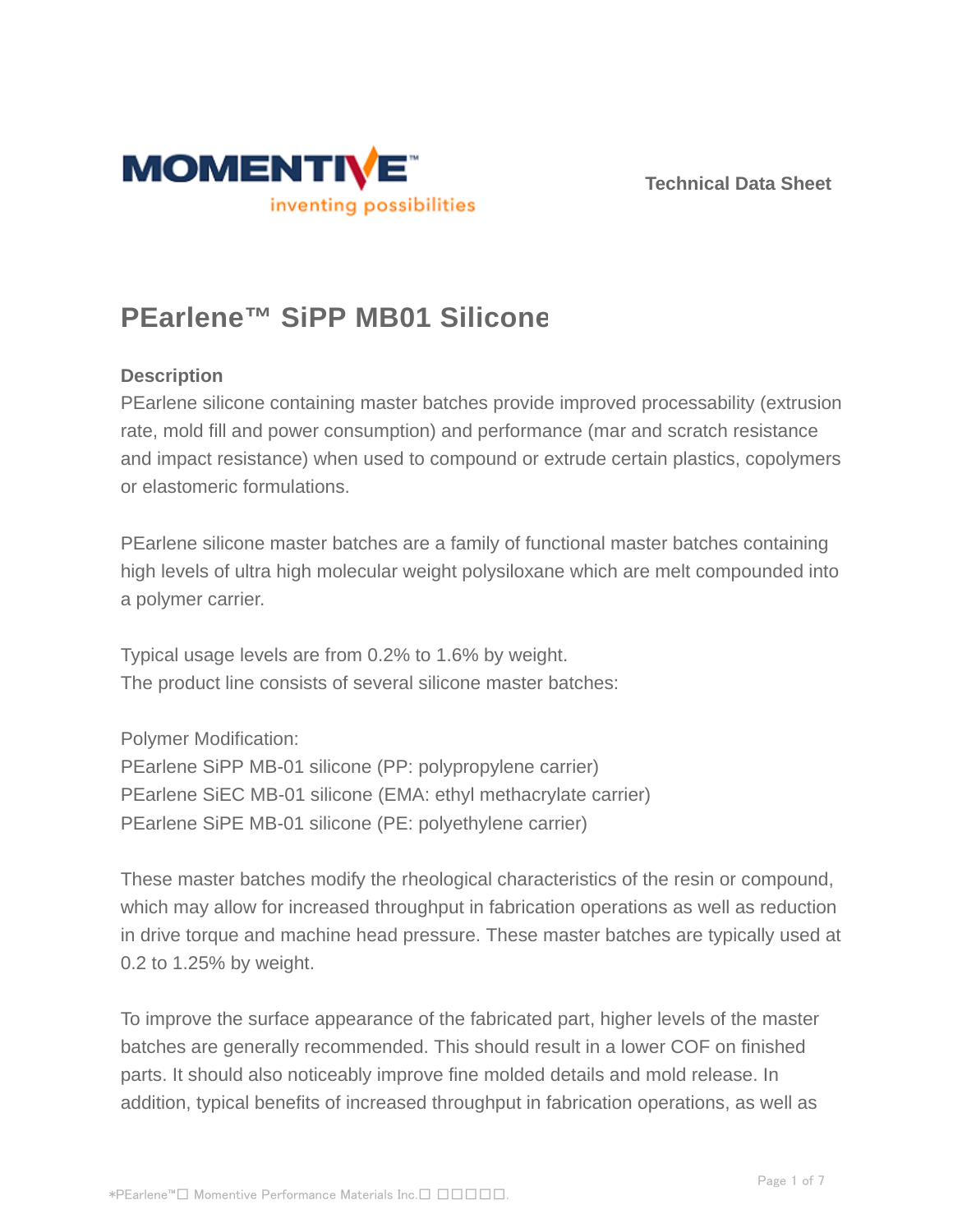reduction in drive torque and head pressure, may allow for a savings in manufacturing variable costs.

Select the carrier compatible with your formulation or check with Momentive Performance Materials for detailed information.

## **Key Features and Benefits**

- Excellent curl memory, even in high humidity, for long lasting PEarlene silicone containing master batches:
- Improved lubricity of fabricated part
- Improved mar resistance
- Improved scratch resistance
- Improved impact resistance
- Increased fabrication line throughput
- Reduced extrusion drive load
- Reduced extruder head pressure
- Increased time between cleanup of extruder, die and mold
- Reduced energy usage in processing

## **Typical Physical Properties**

| Form                              | Uniform, free flowing pellets                                                                                  |  |  |
|-----------------------------------|----------------------------------------------------------------------------------------------------------------|--|--|
| Description                       | Off white, free from foreign materials                                                                         |  |  |
| Nominal density (gm/cc) at 20°C   | .94-.96                                                                                                        |  |  |
| MFI (190°C $@$ 2.16 Kg)           | 18.0 g/10 min(PEarlene SiEC MB-01)<br>13.8 g/10 min(PEarlene SiPE MB-01)<br>9.64 g/10 min(PEarlene SiPP MB-01) |  |  |
| Typical Usage Levels, % by weight | $0.2$ to 1.6                                                                                                   |  |  |
| Active Ingredients, %             | 50 typically (40 on EMA carrier)                                                                               |  |  |
| Boiling Point, °C                 | >300                                                                                                           |  |  |
| Odor                              | <b>Essentially odorless</b>                                                                                    |  |  |
| Solubility in water               | Insoluble                                                                                                      |  |  |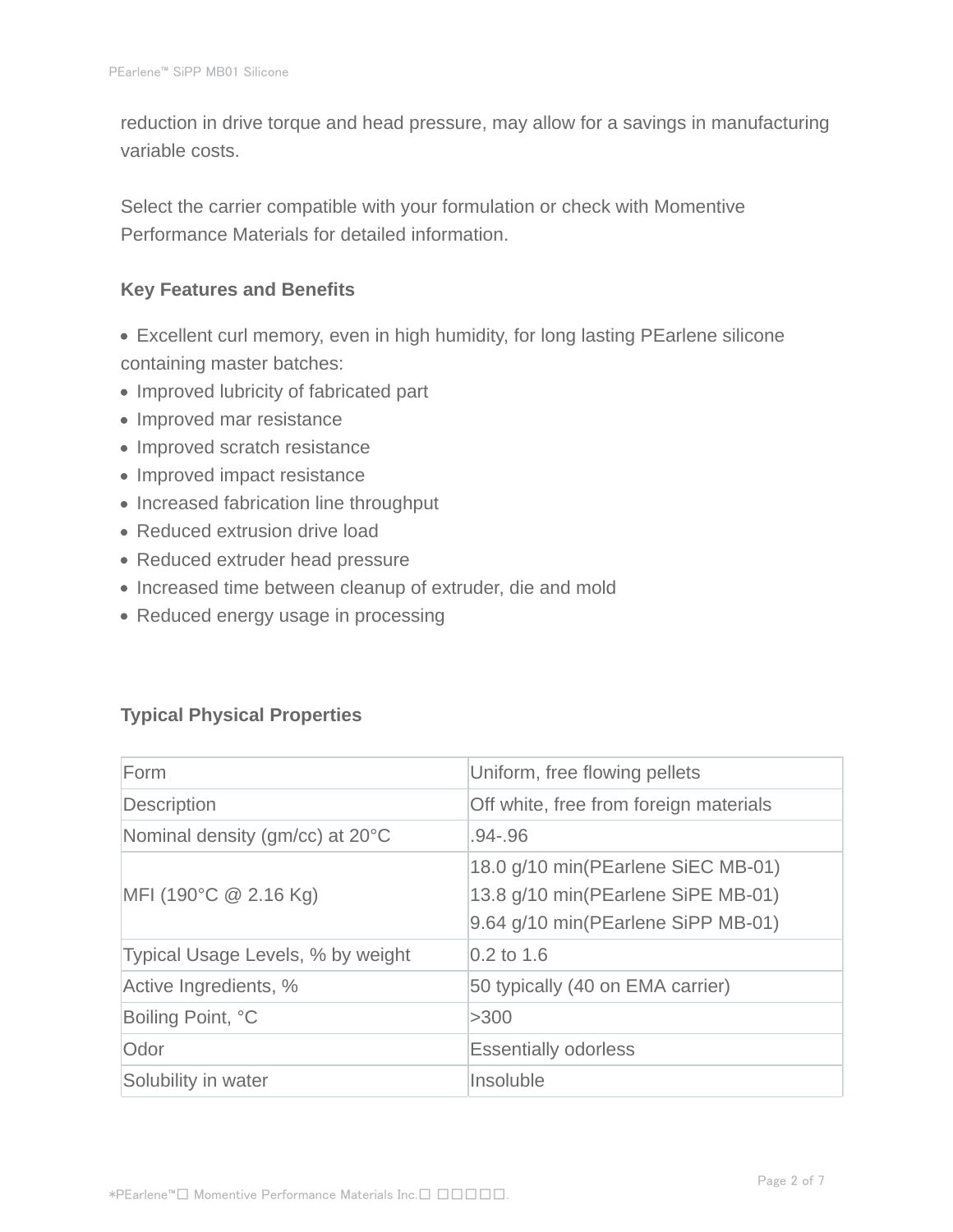| Flashpoint, °C    | $ $ >200 (liquid component) |
|-------------------|-----------------------------|
| Melting Point, °C | 70 (EMA carriers)           |
|                   | $100$ (PE carriers)         |

See MSDS (SDS) and final Technical Bulletin for additional details. Some physical properties may be estimated.

# **Potential Applications**

PEarlene silicone masterbatches may be excellent candidates for consideration in compounding operations and extrusion based fabrication processes including: wire, cable and pipe extrusion; injection and compression molding; blown and cast film; foaming operations (closed and open cell as well as structural); thermoforming; roto molding etc.

These master bathes are believed to be effective in polyolefins (PP, PE and their copolymers, PVC, PS, SAN, Nylon, PC and ABS).

Generally, the PEarlene silicone masterbatches can be added to the resin or compound during the final melt extrusion or fabrication step. The additive must be homogeneously mixed with the resin or compound in the melt process to yield the full cost effective benefit of the additive. Compounds containing PEarlene silicone master batches may be available from your resin or compound supplier.

Compound manufactures can add the masterbatches during continuous or batch melt compounding operations.

Improper mixing or the use of the wrong type or wrong level of additive will not result in the expected performance enhancements.

## **Product Usage**

The PEarlene family of silicone based master batches are free flowing, dry, pelleted materials which may be excellent candidates for consideration in formulating into a variety of resin based compounds. The product contains no halogens. The ultra high molecular weight polysiloxanes have been shown to be effective in various applications. The product is used by blending and/or adding to resin or fully or partially formulated compounds and then melt processed. It is critical that the processing provides a homogenous distribution of the masterbatch in the final resin or compound. The melt processing typically can be accomplished employing the same fabrication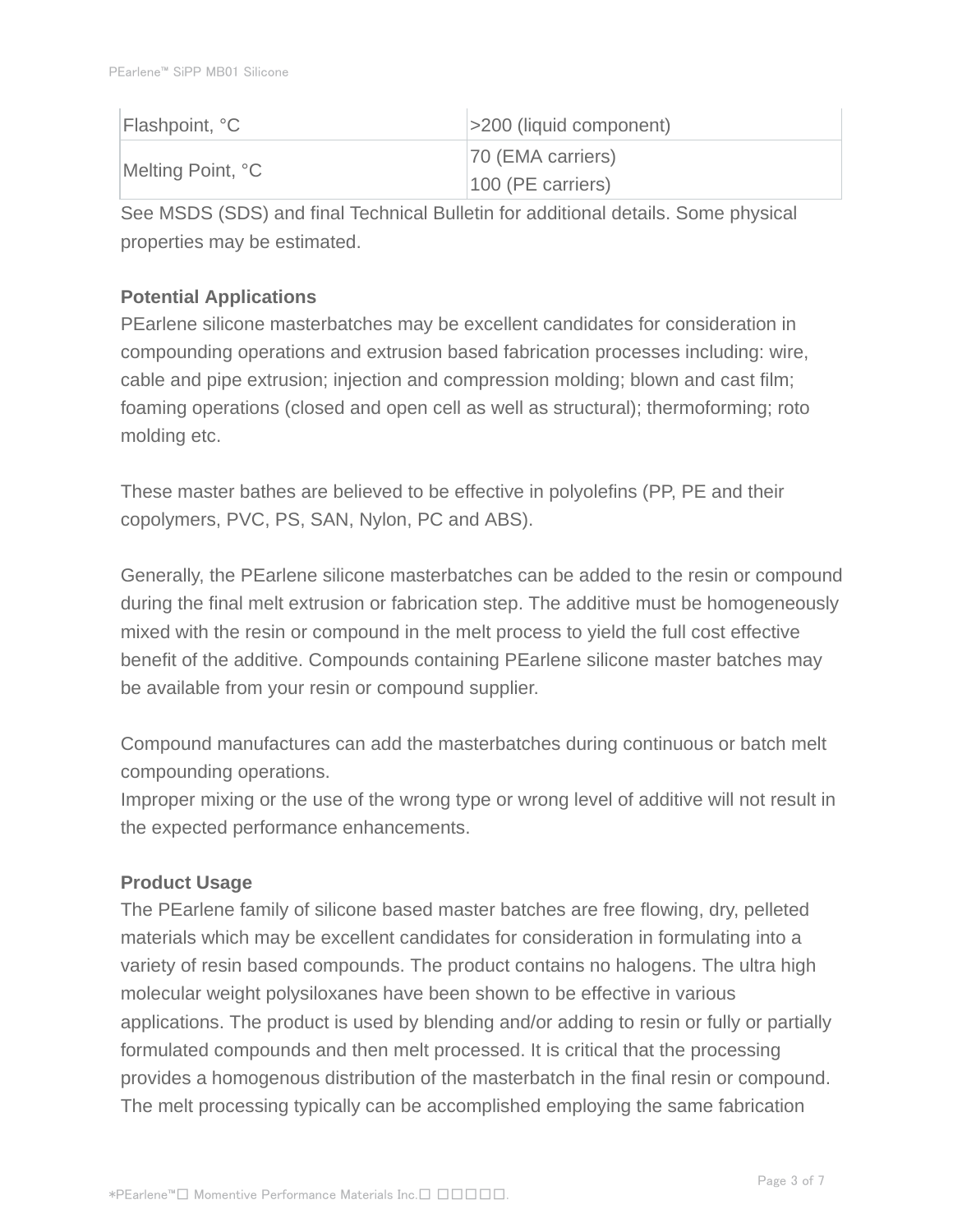conditions normally used for the base compound. Unmodified conventional handling and processing equipment has been used for this step.

The product is essentially odorless and colorless (though some grades are off white). The product will not normally affect the odor or color of the material it is added to especially after final fabrication.

At low addition levels of PEarlene silicone master batches (PEarlene SiPE MB-01 silicone, PEarlene SiPP MB-01 silicone and PEarlene SiEC MB-01 silicone), between 0.2% to 1.25% by weight, the resin and/or compound will typically be rheologically modified which may result in an improvement in flow. This may allow for better mold flow and fill, replication of fine mold details with more precision and easier part release without the need for a separate mold release agent. Parts made with these master batches are generally less subject to warpage. The process should benefit from an increase in throughput and a reduction in machine torque and pressure, and may thereby lower manufacturing variable costs.

With addition of PEarlene silicone master batches (PEarlene SiPE MB-01 silicone, PEarlene SiPP MB-01 silicone and PEarlene SiEC MB-01 silicone) typically the COF of the final part will be improved, the surface finish will be enhanced, and the abrasion resistance and the mar resistance of the fabricated part will be enhanced.

Generally, the tensile and elongation properties of the final products will only be slightly effected by the PEarlene silicone master batches even at the highest recommended level of addition and the impact resistance will be improved especially at low temperatures.

**Patent Status** Standard copy to come

**Product Safety, Handling and Storage** Standard copy to come

## **Processing Recommendations**

The family of PEarlene silicone based masterbatches are added to the formulation and typically processed on conventional equipment under the same processing conditions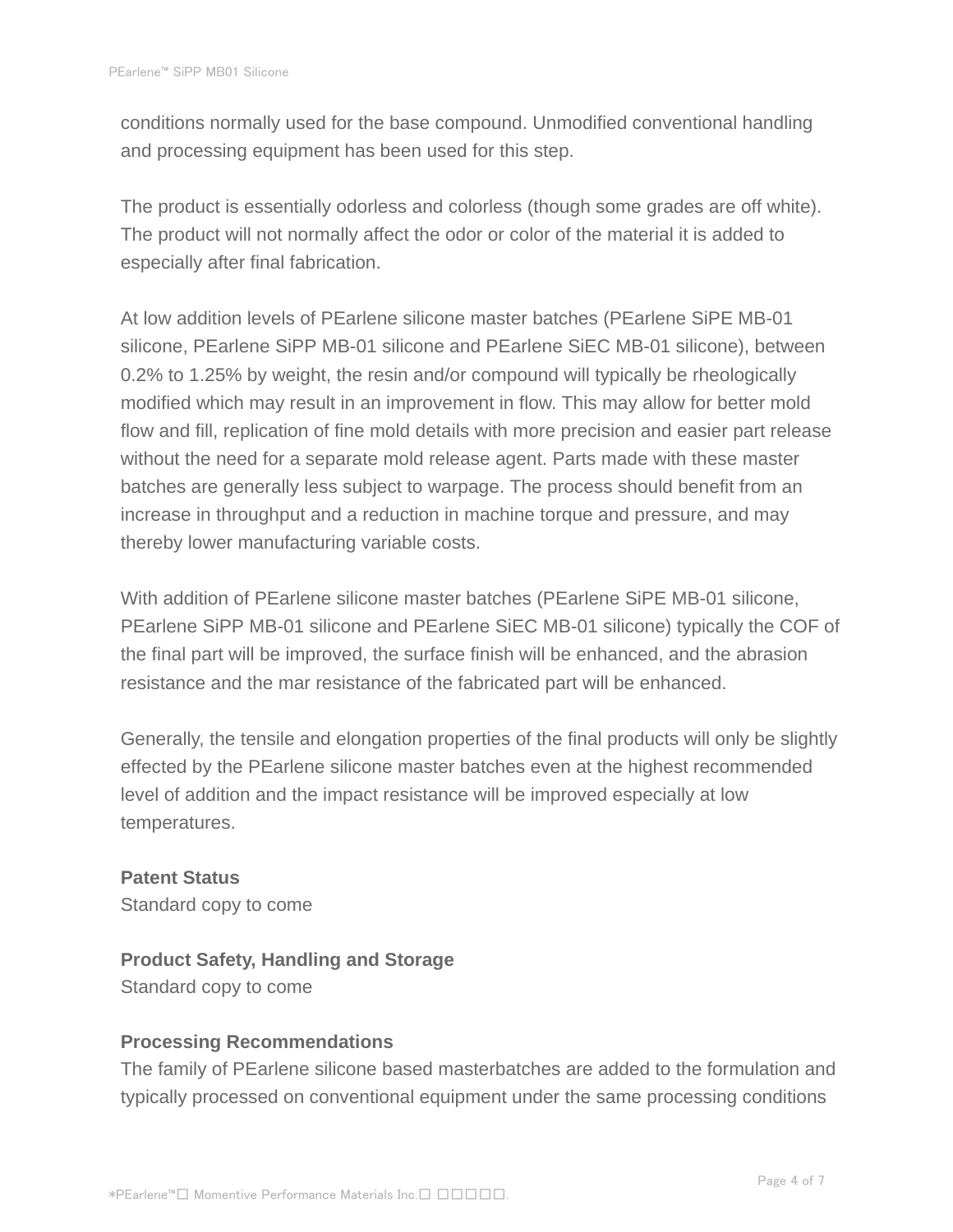recommended for the base resins and/or compounds. No special conditions or process modifications are generally required. However, the PEarlene silicone masterbatches must be melt processed under conditions which will assure a high level of homogeneity in the final product. These ultra high molecular weight based polysiloxane based master batches may prevent screw slippage.

It should be noted that it might be necessary to increase the extrusion speed and reduce machine temperature settings to get the full benefit of the additional throughput which may be available when using these master batches. The process may also benefit from less frequent shut downs for screw, screen, die and tooling cleanup. In addition the cleaning of machine parts will generally require less time and effort. Patent Status Nothing contained herein shall be construed to imply the non existence of any relevant patents or to constitute the permission, inducement or recommendation to practice any invention covered by any patent, without authority from the owner of the patent. Product Safety, Handling and Storage Customers

#### **Limitations**

Standard copy to come

## **Contact Information**

Email commercial.services@momentive.com

#### **Telephone**

| <b>Americas</b>      | <b>Latin America</b> | <b>EMEAI- Europe, Middle</b><br>East, Africa & India | <b>ASIA PACIFIC</b> |
|----------------------|----------------------|------------------------------------------------------|---------------------|
| +1 800 295 2392      | <b>Brazil</b>        | <b>Europe</b>                                        | China               |
| Toll free*           | +55 11 4534 9650     | +390510924300                                        | 800 820 0202        |
| +704 805 6946        | <b>Direct Number</b> | Direct number                                        | Toll free           |
| <b>Direct Number</b> |                      |                                                      | +86 21 3860 4892    |
|                      |                      |                                                      | Direct number       |
| *All American        | <b>Mexico</b>        | India, Middle East &                                 | Japan               |
| countries            | +52 55 2169 7670     | <b>Africa</b>                                        | +81 3 5544 3111     |
|                      | <b>Direct Number</b> | + 91 44 71212207                                     | Direct number       |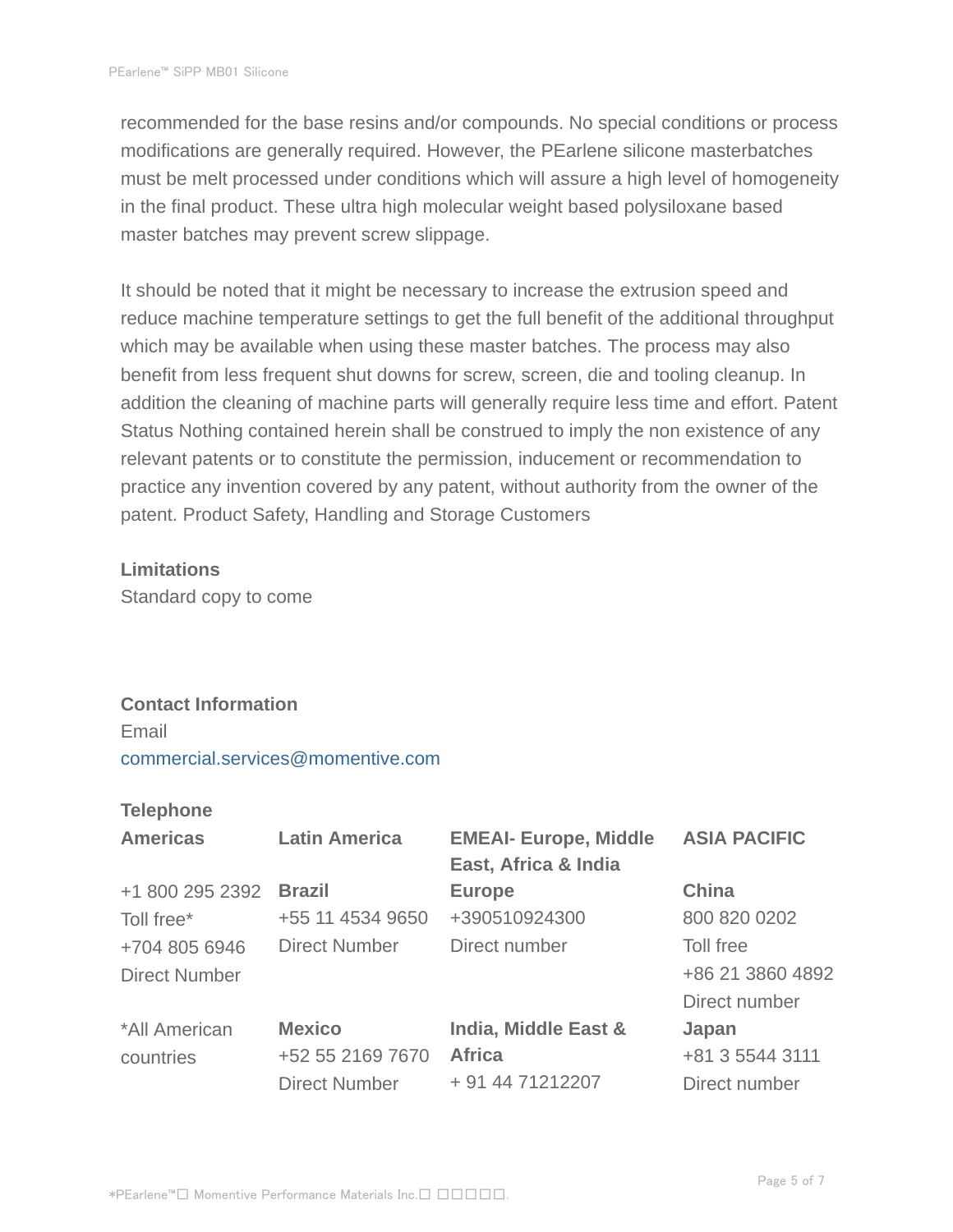Direct number\* **\*All Middle Eastern countries, Africa, India, Korea** +82 2 6201 4600

For literature and technical assistance, visit our website at: www.momentive.com

#### **DISCLAIMER:**

**THE MATERIALS, PRODUCTS AND SERVICES OF MOMENTIVE PERFORMANCE MATERIALS INC. AND ITS SUBSIDIARIES AND AFFILIATES (COLLECTIVELY "SUPPLIER"), ARE SOLD SUBJECT TO SUPPLIER'S STANDARD CONDITIONS OF SALE, WHICH ARE INCLUDED IN THE APPLICABLE DISTRIBUTOR OR OTHER SALES AGREEMENT, PRINTED ON THE BACK OF ORDER ACKNOWLEDGMENTS AND INVOICES, AND AVAILABLE UPON REQUEST. ALTHOUGH ANY INFORMATION, RECOMMENDATIONS, OR ADVICE CONTAINED HEREIN IS GIVEN IN GOOD FAITH, SUPPLIER MAKES NO WARRANTY OR GUARANTEE, EXPRESS OR IMPLIED, (i) THAT THE RESULTS DESCRIBED HEREIN WILL BE OBTAINED UNDER END-USE CONDITIONS, OR (ii) AS TO THE EFFECTIVENESS OR SAFETY OF ANY DESIGN INCORPORATING ITS PRODUCTS, MATERIALS, SERVICES, RECOMMENDATIONS OR ADVICE. EXCEPT AS PROVIDED IN SUPPLIER'S STANDARD CONDITIONS OF SALE, SUPPLIER AND ITS REPRESENTATIVES SHALL IN NO EVENT BE RESPONSIBLE FOR ANY LOSS RESULTING FROM ANY USE OF ITS MATERIALS, PRODUCTS OR SERVICES DESCRIBED HEREIN.** Each user bears full responsibility for making its own determination as to the suitability of Supplier's materials, services, recommendations, or advice for its own particular use. Each user must identify and perform all tests and analyses necessary to assure that its finished parts incorporating Supplier's products, materials, or services will be safe and suitable for use under end-use conditions. Nothing in this or any other document, nor any oral recommendation or advice, shall be deemed to alter, vary, supersede, or waive any provision of Supplier's standard Conditions of Sale or this Disclaimer, unless any such modification is specifically agreed to in a writing signed by Supplier. No statement contained herein concerning a possible or suggested use of any material, product, service or design is intended, or should be construed, to grant any license under any patent or other intellectual property right of Supplier covering such use or design, or as a recommendation for the use of such material, product, service or design in the